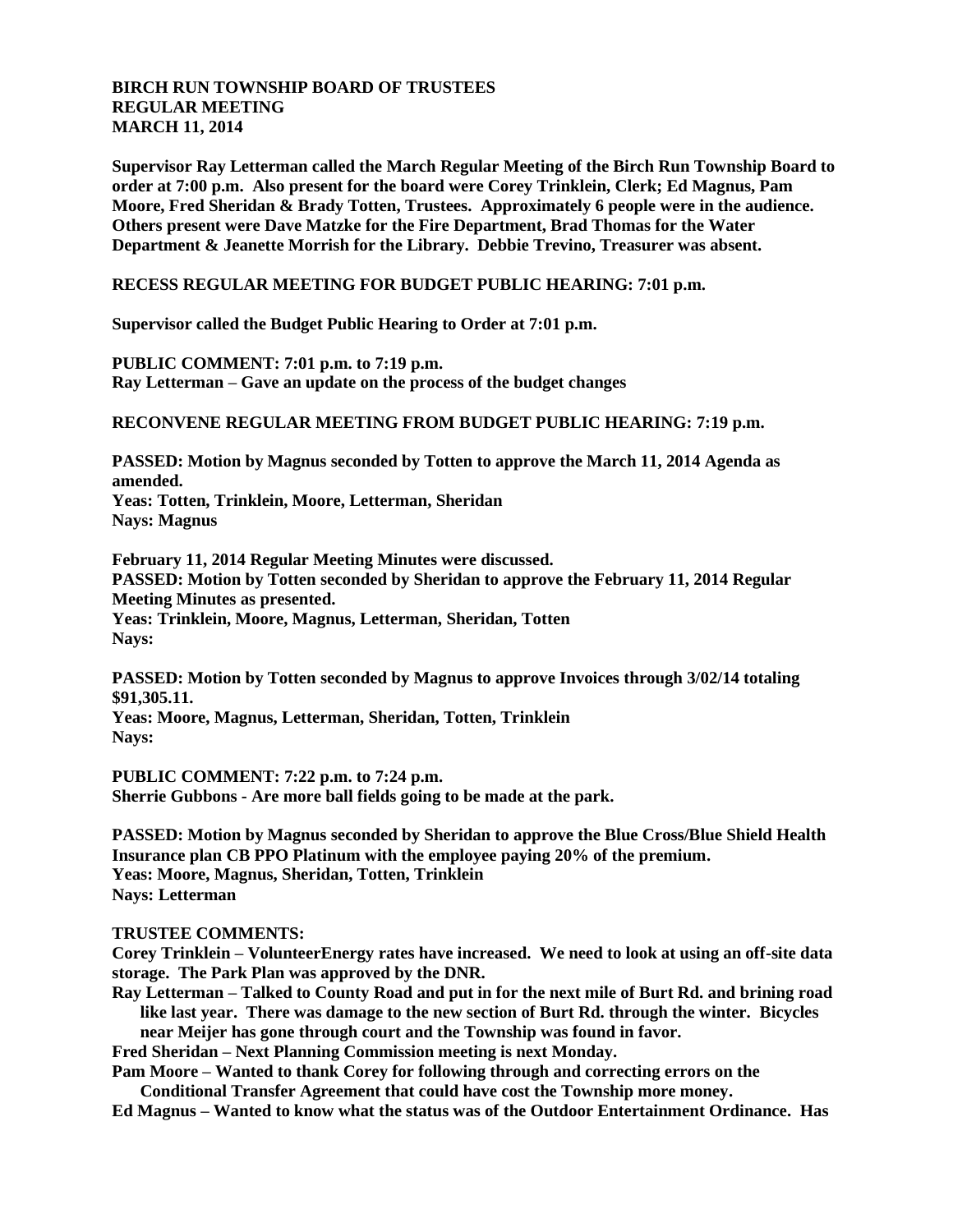**questions regarding the Planning Commission Board Recommendation ready for approval at the next board meeting.**

## **DEPARTMENT REPORTS:**

- **Brad Thomas – Lawn mowing bids will be in for the next board meeting and wants to know if there will be a committee to review the bids.**
- **Dave Matzke – Last month there were 52 calls. So far we have cut six calls using the Medical Control Authority's focused response agreement. There was a great turnout to the fireman's fundraiser for one of the firefighters wives.**
- **Jeanette Morrish – There is a Barnes & Noble Bookfair on April 12th . Friends of the Library is doing a fundraiser on March 15th . Needed a transfer of \$2,000 to cover budget overages.**

**PASSED: Motion by Moore seconded by Magnus to approve a committee to review lawn mowing bids consisting of Ray Letterman, Fred Sheridan and Brady Totten. Yeas: Moore, Magnus, Letterman, Sheridan, Totten, Trinklein Nays:**

**PASSED: Motion by Magnus seconded by Sheridan to approve transferring \$2,000.00 from Township savings to the Library Fund to cover budget overages. Yeas: Moore, Magnus, Letterman, Sheridan, Totten, Trinklein Nays:**

**PASSED: Motion by Magnus seconded by Totten to approve the March Budget Amendments as presented.**

**Yeas: Magnus, Letterman, Sheridan, Totten, Trinklein, Moore Nays:**

**PASSED: Motion by Magnus seconded by Totten to approve Resolution #2014-03 (2014-15 Budget) as amended.**

**Yeas: Letterman, Sheridan, Totten, Trinklein, Moore, Magnus Nays:**

**PASSED: Motion by Magnus seconded by Sheridan to approve the 2014-15 Fiscal Year Fire Protection Special Assessment Millage amount of 1 mill. pursuant to Act 33 of the Michigan Public Acts of 1951.**

**Yeas: Sheridan, Totten, Trinklein, Moore, Magnus, Letterman Nays:**

**PASSED: Motion by Moore seconded by Magnus to approve Gardner, Provenzano, Thomas & Luplow for the next three years as the Townships auditing firm per the attached quote. Yeas: Totten, Trinklein, Moore, Magnus, Letterman, Sheridan Nays:**

**PASSED: Motion by Magnus seconded by Sheridan to approve the Village of Birch Run Police Protection Services. Yeas: Sheridan, Totten, Trinklein, Moore, Magnus Nays: Letterman**

**PASSED: Motion by Totten seconded by Moore to approve the Village of Birch Run Police Protection Services for DDA Services pending approval from the Birch Run Township DDA Board. Yeas: Sheridan, Totten, Trinklein, Moore, Magnus Nays: Letterman**